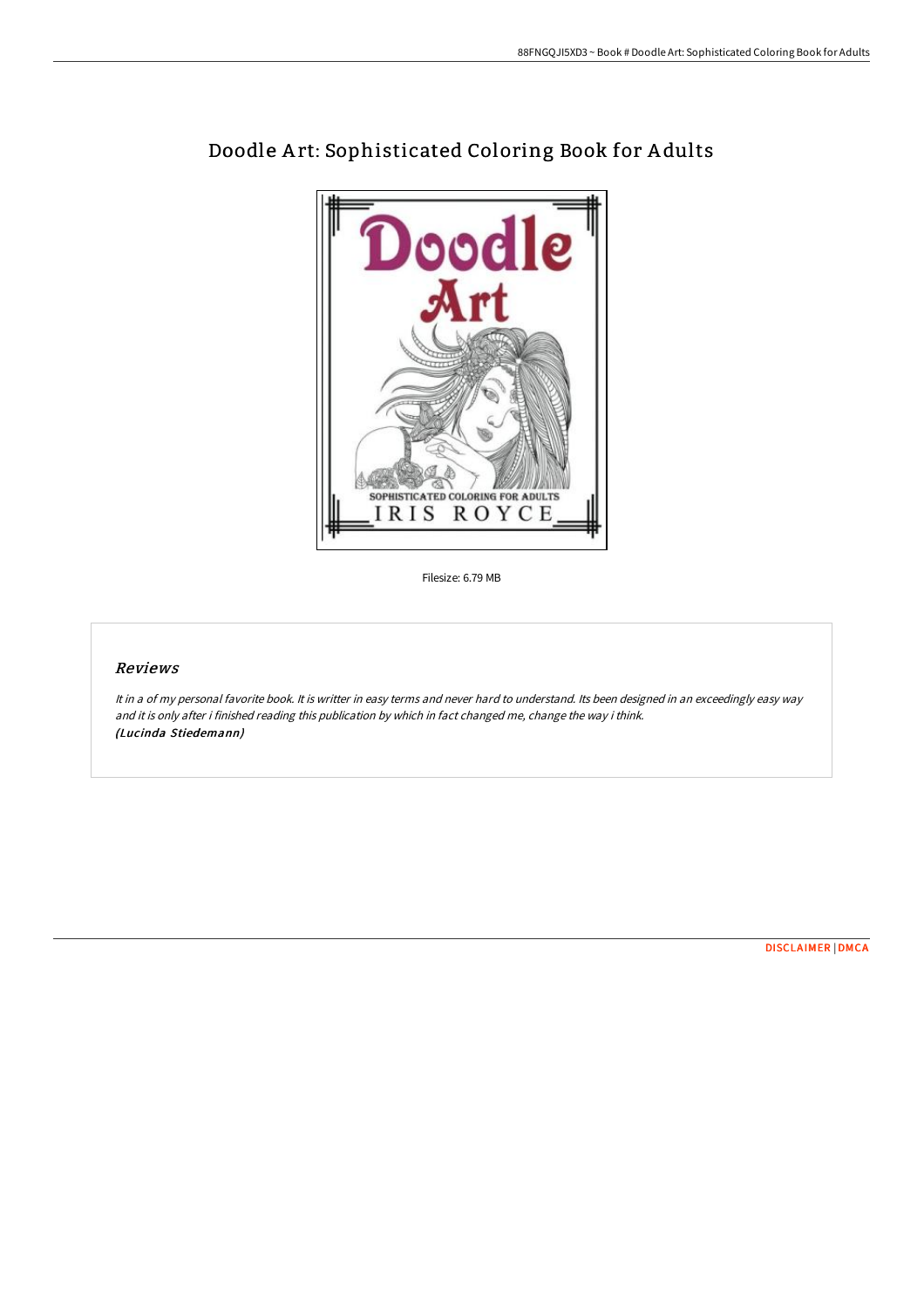# DOODLE ART: SOPHISTICATED COLORING BOOK FOR ADULTS



Createspace Independent Publishing Platform, 2015. PAP. Condition: New. New Book. Delivered from our UK warehouse in 4 to 14 business days. THIS BOOK IS PRINTED ON DEMAND. Established seller since 2000.

 $\ensuremath{\boxdot}$ Read Doodle Art: [Sophisticated](http://albedo.media/doodle-art-sophisticated-coloring-book-for-adult.html) Coloring Book for Adults Online  $\blacksquare$ Download PDF Doodle Art: [Sophisticated](http://albedo.media/doodle-art-sophisticated-coloring-book-for-adult.html) Coloring Book for Adults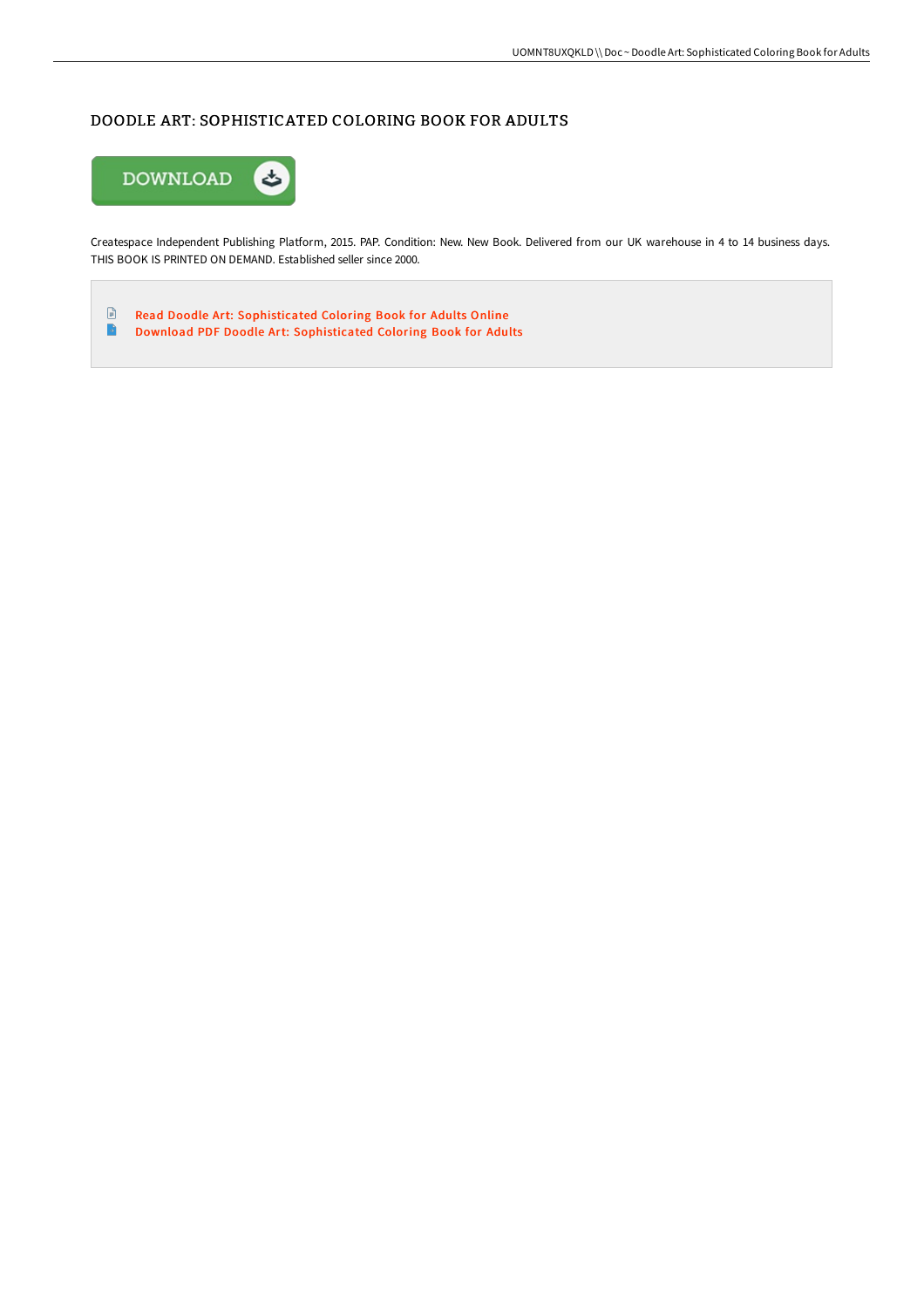### Other eBooks

The Book of Books: Recommended Reading: Best Books (Fiction and Nonfiction) You Must Read, Including the Best Kindle Books Works from the Best-Selling Authors to the Newest Top Writers

Createspace, United States, 2014. Paperback. Book Condition: New. 246 x 189 mm. Language: English . Brand New Book \*\*\*\*\* Print on Demand \*\*\*\*\*.This tome steers you to both the established best-selling authors and the newest... Read [Book](http://albedo.media/the-book-of-books-recommended-reading-best-books.html) »

#### Short Stories Collection I: Just for Kids Ages 4 to 8 Years Old

2013. PAP. Book Condition: New. New Book. Delivered from our UK warehouse in 3 to 5 business days. THIS BOOK IS PRINTED ON DEMAND. Established seller since 2000. Read [Book](http://albedo.media/short-stories-collection-i-just-for-kids-ages-4-.html) »

#### Short Stories Collection II: Just for Kids Ages 4 to 8 Years Old

2013. PAP. Book Condition: New. New Book. Delivered from our UK warehouse in 3 to 5 business days. THIS BOOK IS PRINTED ON DEMAND. Established seller since 2000. Read [Book](http://albedo.media/short-stories-collection-ii-just-for-kids-ages-4.html) »

#### Short Stories Collection III: Just for Kids Ages 4 to 8 Years Old

2013. PAP. Book Condition: New. New Book. Delivered from our UK warehouse in 3 to 5 business days. THIS BOOK IS PRINTED ON DEMAND. Established seller since 2000. Read [Book](http://albedo.media/short-stories-collection-iii-just-for-kids-ages-.html) »

#### Slave Girl - Return to Hell, Ordinary British Girls are Being Sold into Sex Slavery ; I Escaped, But Now I'm Going Back to Help Free Them. This is My True Story .

John Blake Publishing Ltd, 2013. Paperback. Book Condition: New. Brand new book. DAILY dispatch from our warehouse in Sussex, all international orders sent Airmail. We're happy to offer significant POSTAGEDISCOUNTS for MULTIPLE ITEM orders. Read [Book](http://albedo.media/slave-girl-return-to-hell-ordinary-british-girls.html) »